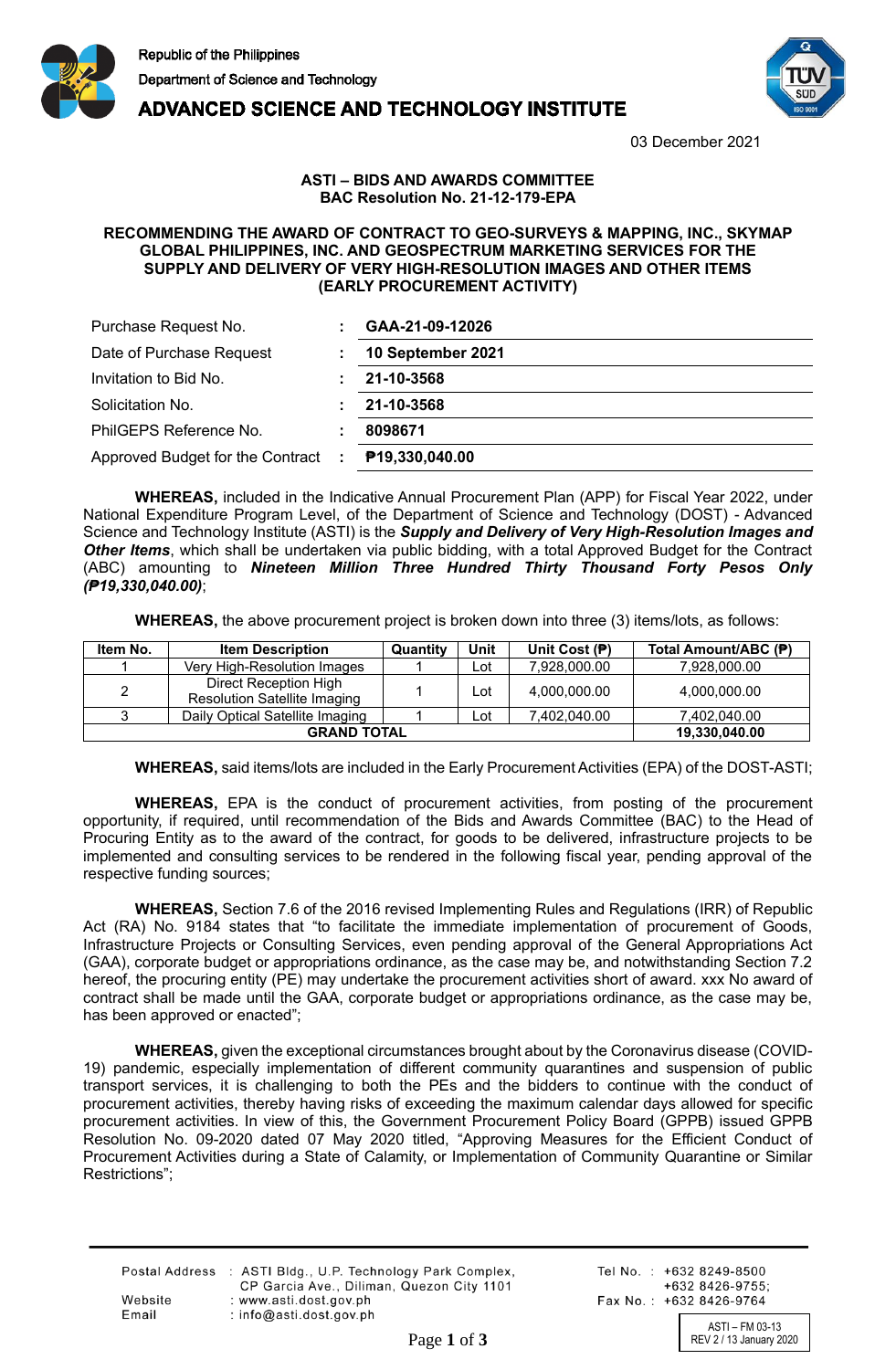**WHEREAS,** so as to "maximize the use of existing rules under RA No. 9184, its IRR and related issuances on the conduct of procurement activities, particularly those meant to streamline, simplify and expedite the conduct of procurement and address the challenges and disruptions brought by calamities and crisis such as the COVID-19 pandemic", the GPPB enjoin PEs in the above resolution to use videoconferencing, webcasting and other similar technologies in the conduct of any of the meetings and determination of quorum by the BAC, as well as the use of digital signatures in procurement related documents;

**WHEREAS,** on 12 October 2021, 10:00 AM, a Pre-procurement Conference was held online via Microsoft Teams Application with the BAC, BAC Secretariat, Technical Working Group (TWG), and end-user representatives in attendance, to determine the readiness of the procurement project;

**WHEREAS,** Article IV of RA No. 9184 stipulates that all procurement activities of government agencies shall be done through competitive bidding except as provided for in Article XVI thereof. In compliance therewith, the BAC posted the Invitation to Bid on the prescribed platforms;

**WHEREAS,** Letters of Invitation were sent to contact persons of the Commission on Audit, Institute for Politics and Governance and Philippine Chamber of Commerce and Industry to act as observers complying with the requirements provided under Section 13 of RA No. 9184 and its 2016 revised IRR;

**WHEREAS,** on 27 October 2021, a Pre-bidding Conference was conducted for the procurement at hand using Microsoft Teams Application with the BAC, BAC Secretariat, TWG, end-user representatives, prospective bidders, and witnesses/observers present. Subsequently, three (3) bidders purchased bidding documents, specifically, Geospectrum Marketing Services, Geo-Surveys & Mapping, Inc. and Skymap Global Philippines, Inc. and submitted bids before the deadline on 08 November 2021 at 10:00 AM;

**WHEREAS,** during the Opening of Bids, the technical component envelopes of Geospectrum Marketing Services, Geo-Surveys & Mapping, Inc. and Skymap Global Philippines, Inc. were opened and rendered eligible for submitting complete and accurate documents. Hence, the financial envelopes of said bidders were opened containing their respective bids, in the below manner:

| <b>Item</b> |                                             |      |      |                           | Geospectrum                | Geo-Surveys               |                            | <b>Skymap</b>             |                           |
|-------------|---------------------------------------------|------|------|---------------------------|----------------------------|---------------------------|----------------------------|---------------------------|---------------------------|
| No.         | <b>Description</b>                          | Qty. | Unit | <b>Unit Amount</b><br>(P) | <b>Total Amount</b><br>(P) | <b>Unit Amount</b><br>(目) | <b>Total Amount</b><br>(₱) | <b>Unit Amount</b><br>(目) | <b>Total Amount</b><br>(₱ |
|             | Very High-Resolution<br>Images              |      | Lot  |                           | $\overline{\phantom{0}}$   | 7,926,500.00              | 7,926,500.00               |                           |                           |
|             | Direct Reception High<br>Resolution Imaging |      | Lot  |                           | $\overline{\phantom{0}}$   |                           |                            | 3,999,000.00              | 3,999,000.00              |
|             | <b>Daily Optical Satellite</b><br>Imaging   |      | Lot  | 402,000.00.7              | 7.402.000.00               |                           |                            |                           |                           |
|             | <b>Total Bid Amount</b>                     |      |      |                           | P7,402,000.00              |                           | ₱7,926,500.00              |                           | ₱3.999.000.00             |

**WHEREAS,** the offers of the above bidders, inclusive of all applicable taxes and fees and well within the ABC, were determined by the BAC as the Single Calculated Bids subject to post-qualification, as outlined below.

| Item No. | <b>Description</b>                       | Qtv. | Unit | Name of Bidder                  | Total Bid Amount (P) |
|----------|------------------------------------------|------|------|---------------------------------|----------------------|
|          | Verv High-Resolution Images              |      | Lot  | Geo-Surveys & Mapping, Inc.     | 7.926.500.00         |
|          | Direct Reception High Resolution Imaging |      | ∟ot  | Skymap Global Philippines, Inc. | 3,999,000.00         |
|          | Daily Optical Satellite Imaging          |      | Lot  | Geospectrum Marketing Services  | 7,402,000.00         |

**WHEREAS,** per the technical evaluation and financial evaluation reports of the TWG and the BAC, the bids of Geospectrum Marketing Services, Geo-Surveys & Mapping, Inc. and Skymap Global Philippines, Inc. were deemed compliant with all the requirements and conditions specified in the Bidding Documents, hence making their respective bids as the **Single Calculated Responsive Bids**; and

**WHEREAS,** Section 12.1(h) of the 2016 revised IRR of RA No. 9184 empowers the BAC to recommend the award of contract to the Head of the Procuring Entity or his/her duly authorized representative.

**NOW, THEREFORE,** on the basis of the foregoing, **WE**, the members of the BAC, hereby recommend to the Director to **AWARD THE CONTRACT** via Competitive Bidding, as follows:

## 1) **GEO-SURVEYS & MAPPING, INC.** for the **SUPPLY AND DELIVERY OF ONE (1) LOT VERY HIGH-RESOLUTION IMAGES**, with a total contract price amounting to **SEVEN MILLION NINE HUNDRED TWENTY-SIX THOUSAND FIVE HUNDRED PESOS ONLY (₱7,926,500.00)**;